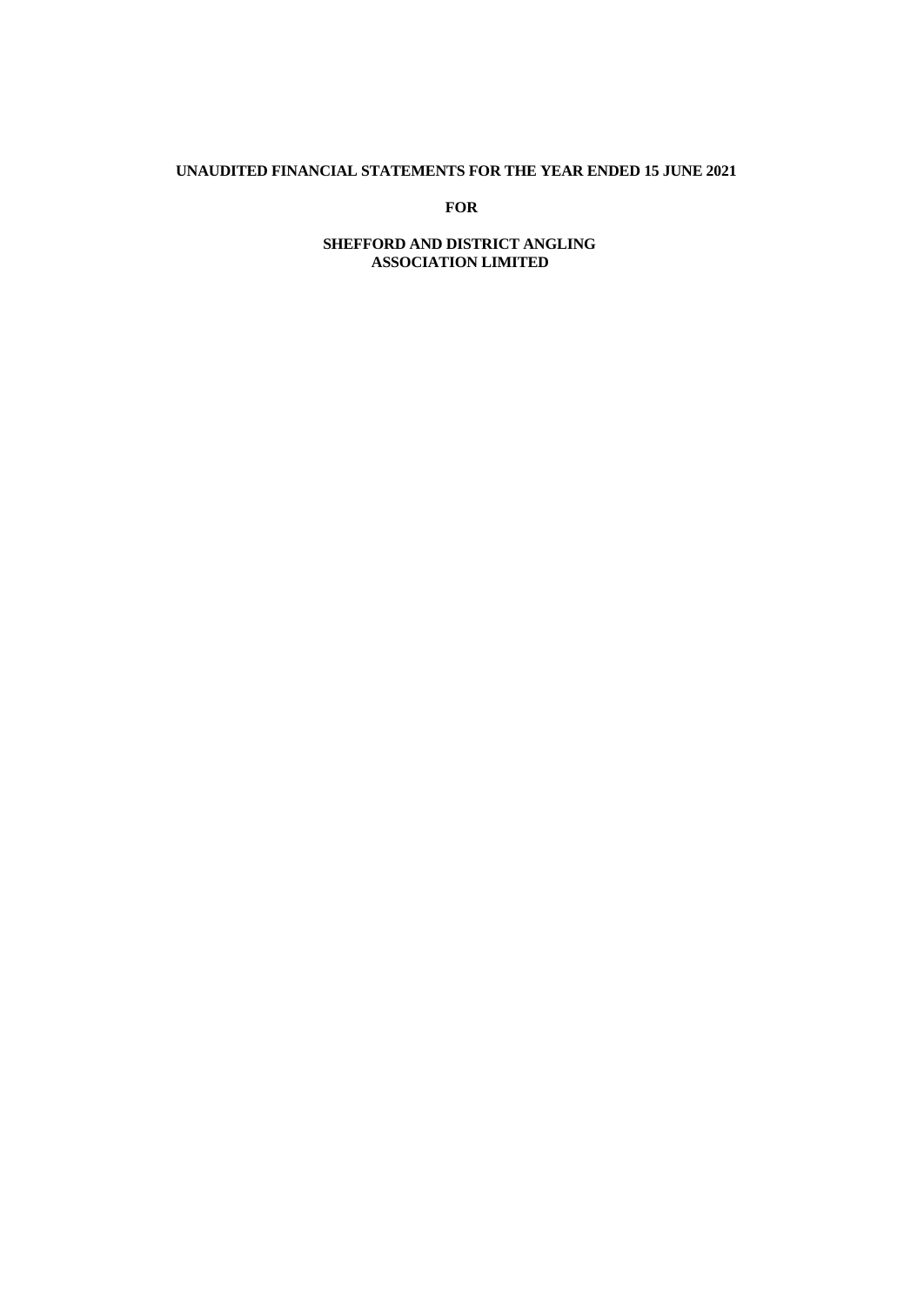# **SHEFFORD AND DISTRICT ANGLING ASSOCIATION LIMITED**

# **CONTENTS OF THE FINANCIAL STATEMENTS for the Year Ended 15 June 2021**

|                                                | Page |  |
|------------------------------------------------|------|--|
| <b>Income Statement</b>                        |      |  |
| <b>Balance Sheet</b>                           | 2    |  |
| <b>Chartered Accountants' Report</b>           | 4    |  |
| <b>Detailed Income and Expenditure Account</b> |      |  |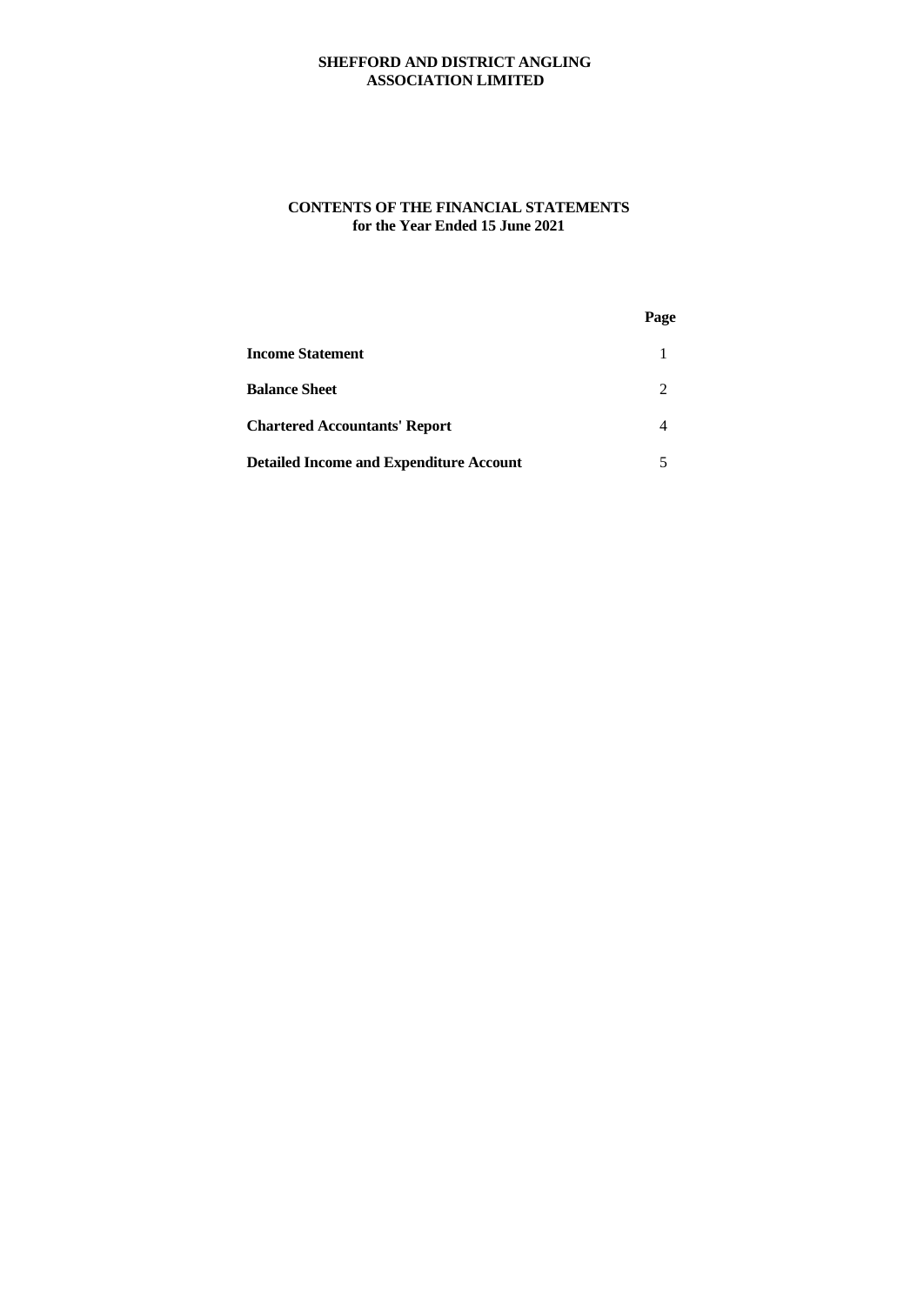### **SHEFFORD AND DISTRICT ANGLING ASSOCIATION LIMITED**

# **INCOME STATEMENT for the Year Ended 15 June 2021**

|                          | 15.6.21<br>£ | 15.6.20<br>$\pounds$ |
|--------------------------|--------------|----------------------|
| <b>TURNOVER</b>          | 53,477       | 51,688               |
| Other income             | 12           | 89                   |
| Other charges            | (37, 247)    | (63, 470)            |
| Taxation                 | (2)          | (17)                 |
| <b>SURPLUS/(DEFICIT)</b> | 16,240       | (11,710)             |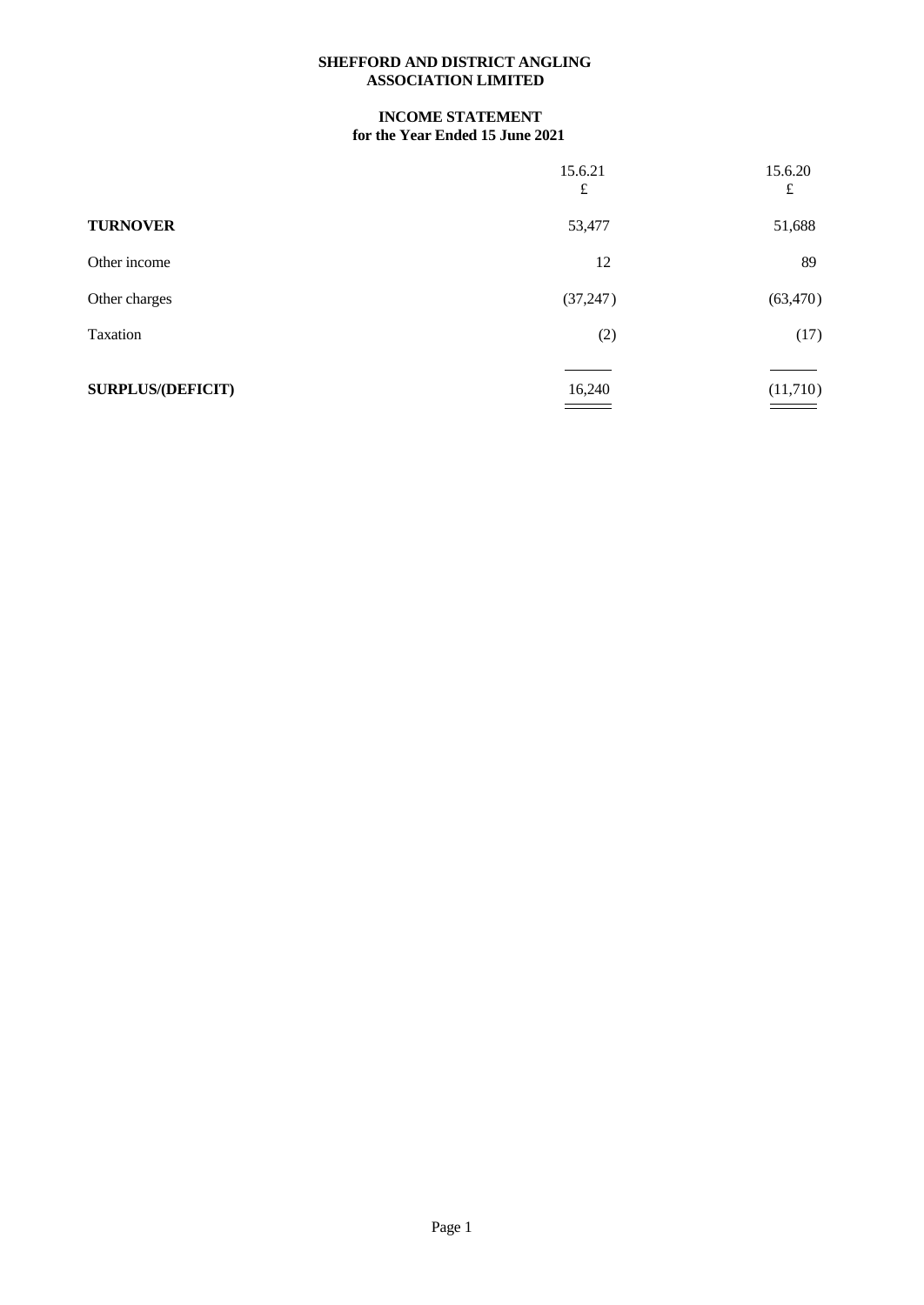#### **SHEFFORD AND DISTRICT ANGLING ASSOCIATION LIMITED (REGISTERED NUMBER: 05430106)**

### **BALANCE SHEET 15 June 2021**

|                                                         | 15.6.21<br>£ | 15.6.20<br>£ |
|---------------------------------------------------------|--------------|--------------|
| <b>CURRENT ASSETS</b>                                   | 125,389      | 83,419       |
| <b>CREDITORS</b><br>Amounts falling due within one year | (57, 621)    | (31,891)     |
| <b>NET CURRENT ASSETS</b>                               | 67,768       | 51,528       |
| <b>TOTAL ASSETS LESS CURRENT</b><br><b>LIABILITIES</b>  | 67,768       | 51,528       |
| <b>RESERVES</b>                                         | 67,768       | 51,528       |

### **NOTES TO THE FINANCIAL STATEMENTS**

#### 1. **STATUTORY INFORMATION**

Shefford and District Angling Association Limited is a private company, limited by guarantee, registered in England and Wales. The company's registered number and registered office address are as below:

| <b>Registered number:</b> | 05430106         |  |
|---------------------------|------------------|--|
| Registered office:        | <b>ECL House</b> |  |
|                           | Lake Street      |  |
|                           | Leighton Buzzard |  |
|                           | Bedfordshire     |  |
|                           | LU7 1RT          |  |
|                           |                  |  |

The presentation currency of the financial statements is the Pound Sterling  $(f)$ .

#### 2. **AVERAGE NUMBER OF EMPLOYEES**

The average number of employees during the year was NIL (2020 - NIL).

# 3. **OTHER FINANCIAL COMMITMENTS**

The total of future minimum lease payments under non-cancellable operating leases for under 1 year are £13,600 (2020 - £17,850) and for 1-5 years are £11,108 (2020 - £19,008).

The company is entitled to exemption from audit under Section 477 of the Companies Act 2006 for the year ended 15 June 2021.

The members have not required the company to obtain an audit of its financial statements for the year ended 15 June 2021 in accordance with Section 476 of the Companies Act 2006.

The directors acknowledge their responsibilities for:

- (a) ensuring that the company keeps accounting records which comply with Sections 386 and 387 of the Companies Act 2006 and
- (b) preparing financial statements which give a true and fair view of the state of affairs ofthe company as at the end of each financial year and of its surplus or deficit for each financial year in accordance with the requirements of Sections 394 and 395 and which otherwise comply with the requirements of the Companies Act 2006 relating to financial statements, so far as applicable to the company.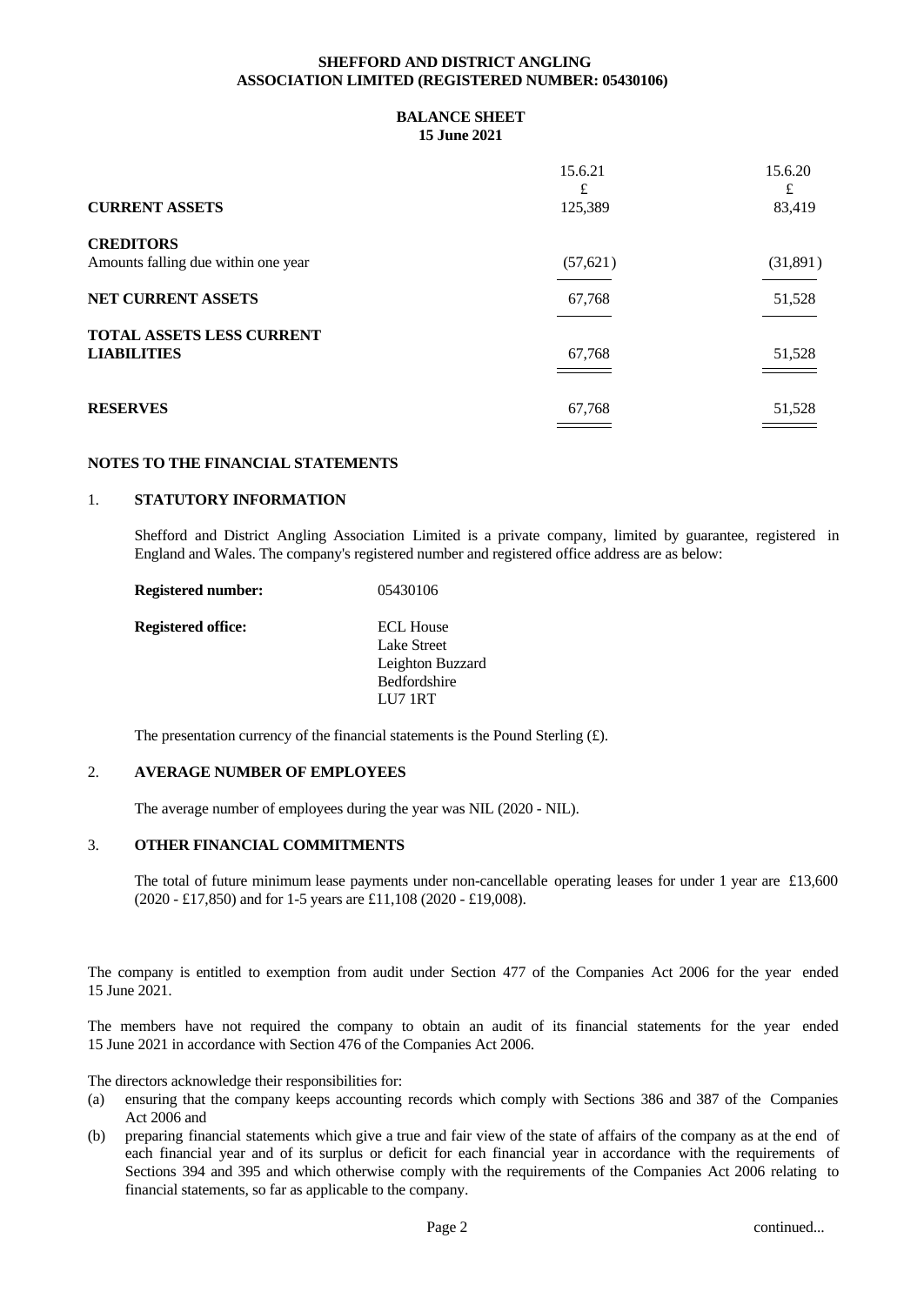### **SHEFFORD AND DISTRICT ANGLING ASSOCIATION LIMITED (REGISTERED NUMBER: 05430106)**

### **BALANCE SHEET - continued 15 June 2021**

The financial statements have been prepared in accordance with the micro-entity provisions.

The financial statements were approved by the Board of Directors and authorised for issue on 1 March 2022 and were signed on its behalf by:

R Bell - Director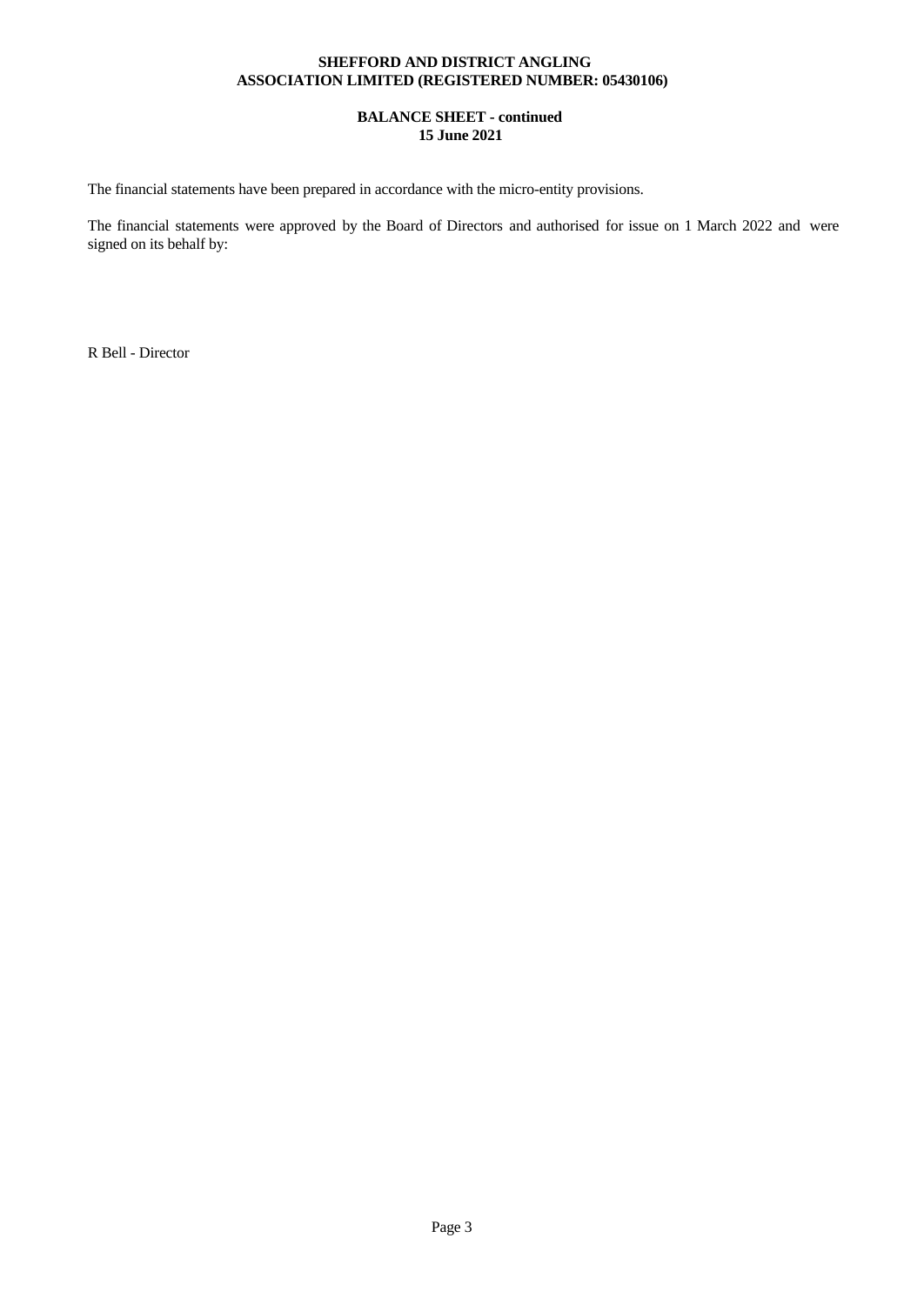### **CHARTERED ACCOUNTANTS' REPORT TO THE BOARD OF DIRECTORS ON THE UNAUDITED FINANCIAL STATEMENTS OF SHEFFORD AND DISTRICT ANGLING ASSOCIATION LIMITED**

In order to assist you to fulfil your duties under the Companies Act 2006, we have prepared for your approval the financial statements of Shefford and District Angling Association Limited for the year ended 15 June 2021 which comprise the Income Statement, Balance Sheet and the related notes from the company's accounting records and from information and explanations you have given us.

As a practising member firm of the Institute of Chartered Accountants in England and Wales (ICAEW), we are subject to its ethicaland other professional requirements which are detailed within the ICAEW's regulations and guidance at http://www.icaew.com/en/membership/regulations-standards-and-guidance.

This report is made solely to the Board of Directors of Shefford and District Angling Association Limited, as a body, in accordance with our terms of engagement. Our work has been undertaken solely to prepare for your approval the financial statements of Shefford and District Angling Association Limited and state those matters that we have agreed to state to the Board of Directors of Shefford and District Angling Association Limited, as a body, in this report in accordance with ICAEW Technical Release 07/16AAF. To the fullest extent permitted by law, we do not accept or assume responsibility to anyone other than Shefford and District Angling Association Limited and its Board of Directors, as a body, for our work or for this report.

It is your duty to ensure that Shefford and District Angling Association Limited has keptadequate accounting records and to prepare statutory financial statements that give a true and fair view of the assets, liabilities, financial position and profit of Shefford and District Angling Association Limited. You consider that Shefford and District Angling Association Limited is exempt from the statutory audit requirement for the year.

We have not been instructed to carry out an audit or a review of the financial statements of Shefford and District Angling Association Limited. For this reason, we have not verified the accuracy or completeness of the accounting records or information and explanations you have given to us and we do not, therefore, express any opinion on the statutory financial statements.

ECL Howard Watson Smith LLP Chartered Accountants ECL House Lake Street Leighton Buzzard Bedfordshire LU7 1RT

4 March 2022